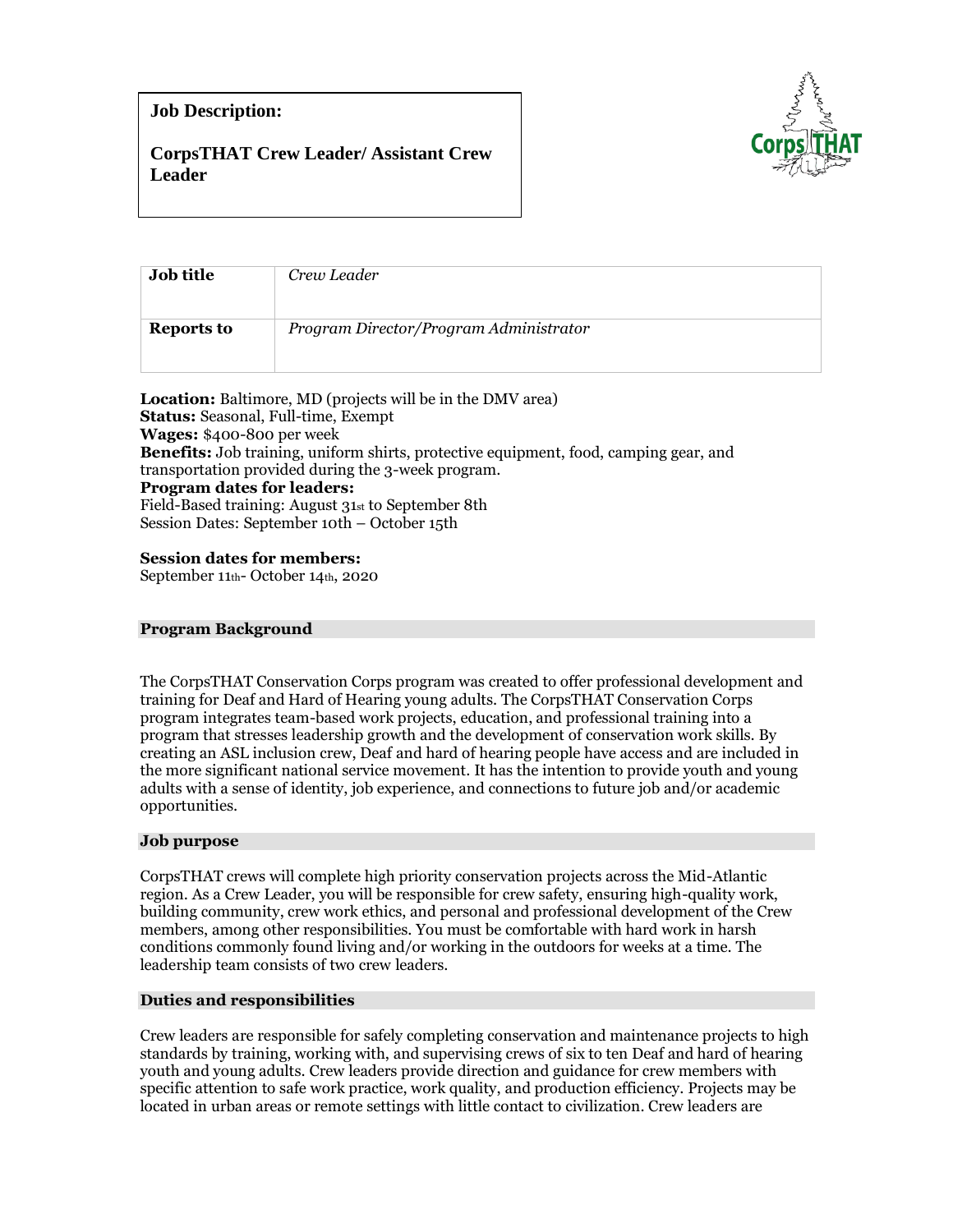expected to problem solve and motivate their crew to complete very physically demanding projects. Crew leaders are expected to set the pace and tone of the work and are the hardest workers on the project site. This position is very physically, emotionally, and mentally demanding. Crew leaders will lift heavy loads, hike long miles, and work long hours (both on and off the project site).

Essential Functions:

- Organize work projects for the crew in conjunction with the site supervisor
- Create a crew cohesiveness and a positive crew culture.
- Maintain tool and material inventory.
- Operate, clean, and maintain equipment and report any damaged equipment to the site supervisor.
- Accomplish work goals to the satisfaction of the sponsors and project proposals.
- Remain drug, tobacco, and alcohol-free while with your crew.
- Responsible for the physical and emotional safety of program participants at all times.

## Administrative Tasks

- Maintain accurate paperwork: incident reports, receipts, crew member development, and project records.
- Complete and submit required reports and other paperwork promptly.

Development of crew members

- Facilitate and plan a formal training curriculum.
- Facilitate environmental education curriculum.
- Facilitate professional development curriculum.
- Use teachable moments to foster crew member development.
- Educate crew about various conservation issues.
- Commit to the development of Crew Member leadership skills.

### **Qualifications**

State the minimum qualifications required to perform the job successfully. These are the qualifications that are necessary for someone to be considered for the position.

- Be of 21 years of age or older.
- American Sign Language fluency is required.
- Outdoor leadership experience with youth or young adults.
- Experience and knowledge in Leave No Trace principles.
- Positive mental attitude: able to work long hours in often adverse and extremely challenging conditions.
- Relishes rugged living conditions.
- Good driving record and a valid driver's license.
- Ready to undergo a criminal background check.
- Desire to go the extra mile to make a positive impact on the crew and the environment.
- Experience leading and coordinating groups of youth or young adults.
- Excellent interpersonal, communication, and written skills.
- Excellent facilitation and team management skills.
- Ability to maintain and work irregular hours.
- Experience in coordinating, planning, organizing, and implementing activities for members.